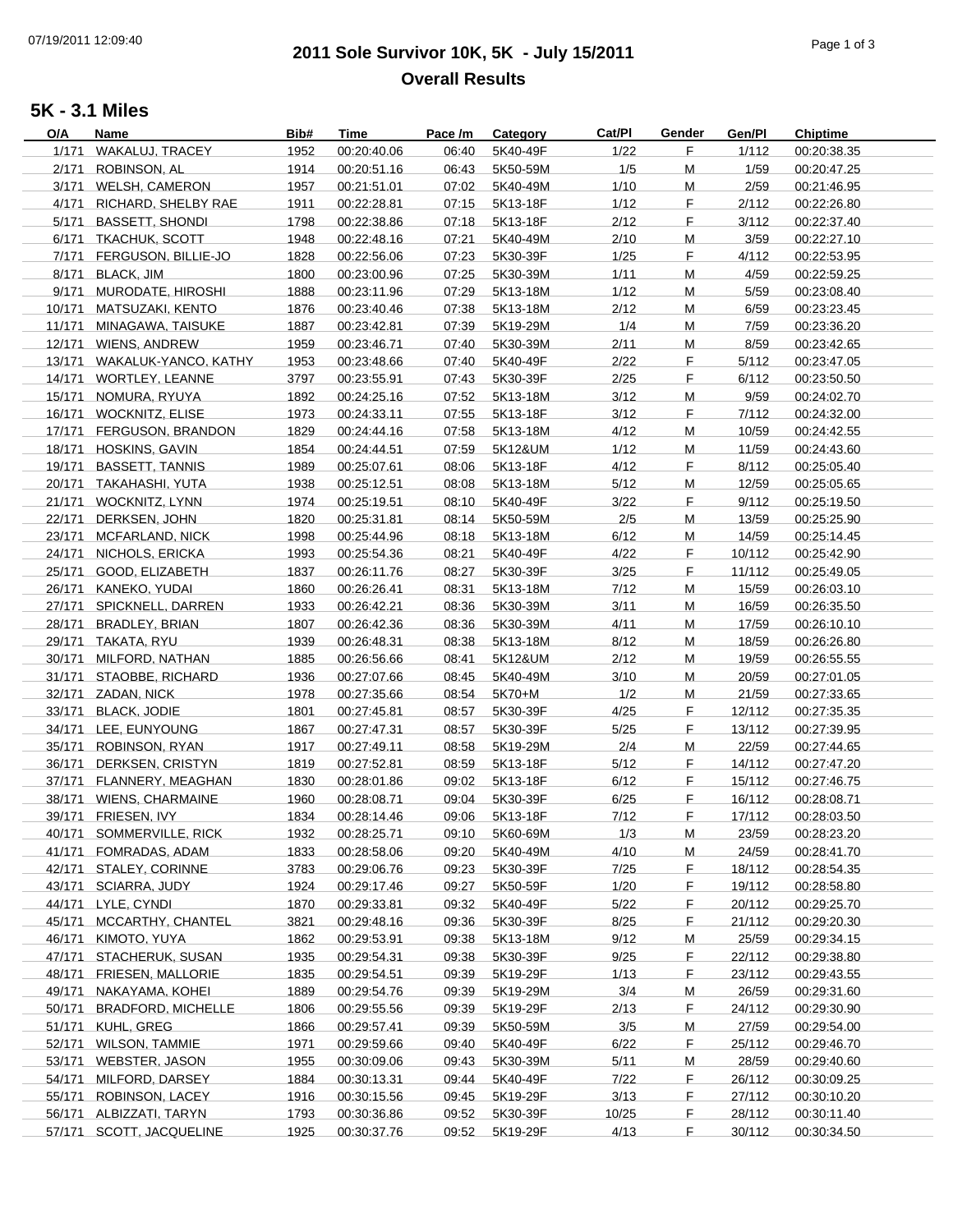# **2011 Sole Survivor 10K, 5K - July 15/2011** 07/19/2011 12:09:41 Page 2 of 3 **Overall Results**

### **5K - 3.1 Miles**

| O/A     | Name                                   | Bib# | <b>Time</b> | Pace /m | Category | Cat/Pl | Gender | Gen/Pl | <b>Chiptime</b> |
|---------|----------------------------------------|------|-------------|---------|----------|--------|--------|--------|-----------------|
| 58/171  | SCOTT, JANE                            | 1926 | 00:30:37.76 | 09:52   | 5K50-59F | 2/20   | F      | 29/112 | 00:30:34.80     |
| 59/171  | SOMMERVILLE, PAM                       | 1931 | 00:31:01.21 | 10:00   | 5K60-69F | 1/8    | F      | 31/112 | 00:30:58.90     |
|         | 60/171 ITAGAKI, RIKUTO                 | 1856 | 00:31:04.11 | 10:01   | 5K13-18M | 10/12  | M      | 29/59  | 00:30:45.10     |
| 61/171  | ROBINSON, KARI-ANNE                    | 1915 | 00:31:17.61 | 10:05   | 5K40-49F | 8/22   | F.     | 32/112 | 00:31:12.55     |
|         | 62/171 WIENS, STAN                     | 1961 | 00:31:35.06 | 10:11   | 5K60-69M | 2/3    | M      | 30/59  | 00:31:26.90     |
|         | 63/171 IGOH, MASASHI                   | 1855 | 00:31:39.56 | 10:12   | 5K13-18M | 11/12  | M      | 31/59  | 00:31:18.55     |
|         | 64/171 WAKIMIZU, AKANE                 | 1954 | 00:31:54.21 | 10:17   | 5K19-29F | 5/13   | F      | 33/112 | 00:31:32.65     |
|         |                                        |      |             |         |          |        | F      |        |                 |
| 65/171  | MEYER, CHANTAL                         | 1881 | 00:31:55.06 | 10:17   | 5K30-39F | 11/25  |        | 34/112 | 00:31:55.06     |
| 66/171  | PLOSZ, BRENDAN                         | 1905 | 00:31:57.01 | 10:18   | 5K30-39M | 6/11   | M      | 32/59  | 00:31:39.55     |
|         | 67/171 MERTZ, SILAS                    | 1878 | 00:32:33.41 | 10:30   | 5K12&UM  | 3/12   | M      | 33/59  | 00:32:26.05     |
|         | 68/171 MERTZ, MICHAEL                  | 1877 | 00:32:33.71 | 10:30   | 5K30-39M | 7/11   | M      | 34/59  | 00:32:25.60     |
|         | 69/171 TKACHUK, KERI                   | 3789 | 00:32:34.71 | 10:30   | 5K30-39F | 12/25  | F.     | 35/112 | 00:32:32.15     |
|         | 70/171 NEUMEIER, MELISSA               | 1890 | 00:32:42.96 | 10:33   | 5K30-39F | 13/25  | F      | 36/112 | 00:32:28.80     |
|         | 71/171 TAMBORINI, MARTHA               | 1940 | 00:32:46.36 | 10:34   | 5K60-69F | 2/8    | F.     | 37/112 | 00:32:28.05     |
|         | 72/171 STRINGER, ELEANOR               | 1937 | 00:33:00.21 | 10:38   | 5K60-69F | 3/8    | F      | 38/112 | 00:32:46.50     |
| 73/171  | DUECK, MARVIN                          | 1824 | 00:33:02.31 | 10:39   | 5K50-59M | 4/5    | M      | 35/59  | 00:32:53.25     |
| 74/171  | PAUL, JANAY                            | 1895 | 00:33:04.61 | 10:40   | 5K19-29F | 6/13   | F.     | 39/112 | 00:33:00.40     |
|         | 75/171 SHAW, SHERRI                    | 1927 | 00:33:09.91 | 10:41   | 5K19-29F | 7/13   | F.     | 40/112 | 00:33:07.75     |
|         | 76/171 FAIRBROTHER SKINNER, MACKE9821E |      | 00:33:27.76 | 10:47   | 5K12&UF  | 1/10   | F.     | 41/112 | 00:33:08.90     |
| 77/171  | <b>BOND, RHONDA</b>                    | 1803 | 00:33:34.36 | 10:49   | 5K50-59F | 3/20   | F      | 42/112 | 00:33:30.05     |
|         | 78/171 FLANNERY, SHAWN                 | 1831 | 00:33:36.91 | 10:50   | 5K12&UM  | 4/12   | M      | 36/59  | 00:33:19.45     |
|         | 79/171 CERNEY, LINDA                   | 1810 | 00:34:10.21 | 11:01   | 5K40-49F | 9/22   | F.     | 43/112 | 00:33:53.20     |
|         | 80/171 YANKE, JAY                      | 1977 | 00:34:10.76 | 11:01   | 5K40-49M | 5/10   | M      | 37/59  | 00:33:52.20     |
| 81/171  | DUQUETTE, LAURIE                       | 1826 | 00:34:18.91 | 11:04   | 5K30-39F | 14/25  | F.     | 44/112 | 00:33:55.85     |
|         |                                        |      |             |         |          |        |        |        |                 |
|         | 82/171 WEBSTER, RENEE                  | 1956 | 00:34:23.01 | 11:05   | 5K30-39F | 15/25  | F.     | 45/112 | 00:33:54.70     |
|         | 83/171 DERKSEN, CARLYN                 | 1818 | 00:34:59.66 | 11:17   | 5K19-29F | 8/13   | F.     | 46/112 | 00:34:55.05     |
|         | 84/171 TKACHUK, ROB                    | 1947 | 00:35:34.86 | 11:28   | 5K40-49M | 6/10   | M      | 38/59  | 00:35:14.10     |
|         | 85/171 TKACHUK, COLE                   | 1943 | 00:35:35.01 | 11:28   | 5K12&UM  | 5/12   | M      | 39/59  | 00:35:14.00     |
|         | 86/171 HANTIUK, DOUGLAS                | 1843 | 00:35:44.16 | 11:31   | 5K40-49M | 7/10   | M      | 40/59  | 00:35:19.35     |
|         | 87/171 JOHNSON, JOAN                   | 1857 | 00:35:49.21 | 11:33   | 5K60-69F | 4/8    | F.     | 47/112 | 00:35:35.20     |
|         | 88/171 WILMOT, JENNY                   | 1968 | 00:35:50.96 | 11:33   | 5K30-39F | 16/25  | F      | 48/112 | 00:35:37.55     |
| 89/171  | SIGSWORTH, JENNIFER                    | 1928 | 00:36:02.11 | 11:37   | 5K30-39F | 17/25  | F.     | 49/112 | 00:35:42.75     |
| 90/171  | NICHOLSON, KAREN                       | 1891 | 00:36:03.56 | 11:38   | 5K50-59F | 4/20   | F      | 50/112 | 00:35:57.45     |
|         | 91/171 KINDRAT, TANYA                  | 1863 | 00:36:05.41 | 11:38   | 5K30-39F | 18/25  | F.     | 51/112 | 00:35:53.05     |
|         | 92/171 SCHULER, ELIJAH                 | 1922 | 00:36:11.91 | 11:40   | 5K12&UM  | 6/12   | M      | 41/59  | 00:35:51.15     |
| 93/171  | <b>SCHULER, TRENT</b>                  | 1923 | 00:36:12.96 | 11:40   | 5K40-49M | 8/10   | M      | 42/59  | 00:35:51.10     |
| 94/171  | <b>REKTOR, MELISSA</b>                 | 1909 | 00:36:28.71 | 11:46   | 5K30-39F | 19/25  | F      | 52/112 | 00:35:58.70     |
| 95/171  | <b>BRAUN, ERNIE</b>                    | 1808 | 00:36:29.06 | 11:46   | 5K40-49M | 9/10   | M      | 43/59  | 00:35:59.75     |
|         | 96/171 PHARIS, ALINA                   | 1897 | 00:36:41.61 | 11:50   | 5K12&UF  | 2/10   | F.     | 53/112 | 00:36:31.10     |
| 97/171  | DERKSEN, AUDREY                        | 1817 | 00:36:41.96 | 11:50   | 5K50-59F | 5/20   | F      | 54/112 | 00:36:32.90     |
| 98/171  | HARRINGTON, ALEXANDRA                  | 1845 | 00:37:15.11 | 12:00   | 5K12&UF  | 3/10   | F      | 55/112 | 00:37:04.60     |
|         | 99/171 HARRINGTON, MIKE                | 1846 | 00:37:18.06 | 12:01   | 5K30-39M | 8/11   | M      | 44/59  | 00:37:08.45     |
|         | 100/171 SITTER, SANDRA                 | 1930 | 00:37:37.41 | 12:08   | 5K40-49F | 10/22  | F.     | 56/112 | 00:37:32.80     |
|         |                                        |      |             |         |          | 1/2    |        | 57/112 | 00:37:26.40     |
|         | 101/171 POELT, CAROL                   | 1906 | 00:37:48.56 | 12:11   | 5K70+F   |        | F.     |        |                 |
|         | 102/171 YAMAGUCHI, SHINYA              | 1975 | 00:37:58.16 | 12:14   | 5K13-18M | 12/12  | M      | 45/59  | 00:37:37.55     |
|         | 103/171 SIGSWORTH, LINDA               | 1929 | 00:38:06.06 | 12:17   | 5K50-59F | 6/20   | F.     | 58/112 | 00:37:48.15     |
|         | 104/171 PATCHING, SHARALYN             | 1894 | 00:38:17.66 | 12:21   | 5K30-39F | 20/25  | F      | 59/112 | 00:38:03.75     |
| 105/171 | <b>REYNOLDS, NICOLE</b>                | 1910 | 00:38:36.81 | 12:27   | 5K19-29F | 9/13   | F.     | 60/112 | 00:38:21.70     |
|         | 106/171 WILMOT, BILL                   | 1965 | 00:38:44.26 | 12:29   | 5K30-39M | 9/11   | M      | 46/59  | 00:38:25.70     |
|         | 107/171 WILMOT, EDISON                 | 1966 | 00:38:44.41 | 12:29   | 5K12&UM  | 7/12   | M      | 47/59  | 00:38:25.85     |
|         | 108/171 WILMOT, LIBBEY                 | 1969 | 00:38:44.41 | 12:29   | 5K12&UF  | 4/10   | F.     | 61/112 | 00:38:26.10     |
| 109/171 | <b>COLLINGS, MICHEL</b>                | 1813 | 00:39:27.16 | 12:43   | 5K40-49F | 11/22  | F      | 62/112 | 00:39:11.15     |
|         | 110/171 GROAT, SHARON                  | 1839 | 00:39:41.61 | 12:48   | 5K60-69F | 5/8    | F      | 63/112 | 00:39:17.90     |
|         | 111/171 WOEHLEKE, LESLIE               | 1997 | 00:39:41.71 | 12:48   | 5K40-49F | 12/22  | F      | 64/112 | 00:39:16.90     |
|         | 112/171 MCFARLAND, TRACEY              | 1988 | 00:40:29.21 | 13:03   | 5K40-49F | 13/22  | F.     | 65/112 | 00:40:04.50     |
| 113/171 | PALLOWAY, MEGAN                        | 1893 | 00:40:35.91 | 13:05   | 5K19-29F | 10/13  | F.     | 66/112 | 00:40:20.10     |
| 114/171 | <b>BOMAK, DEREK</b>                    | 1802 | 00:40:37.26 | 13:06   | 5K19-29M | 4/4    | M      | 48/59  | 00:40:20.90     |
|         |                                        |      |             |         |          |        |        |        |                 |